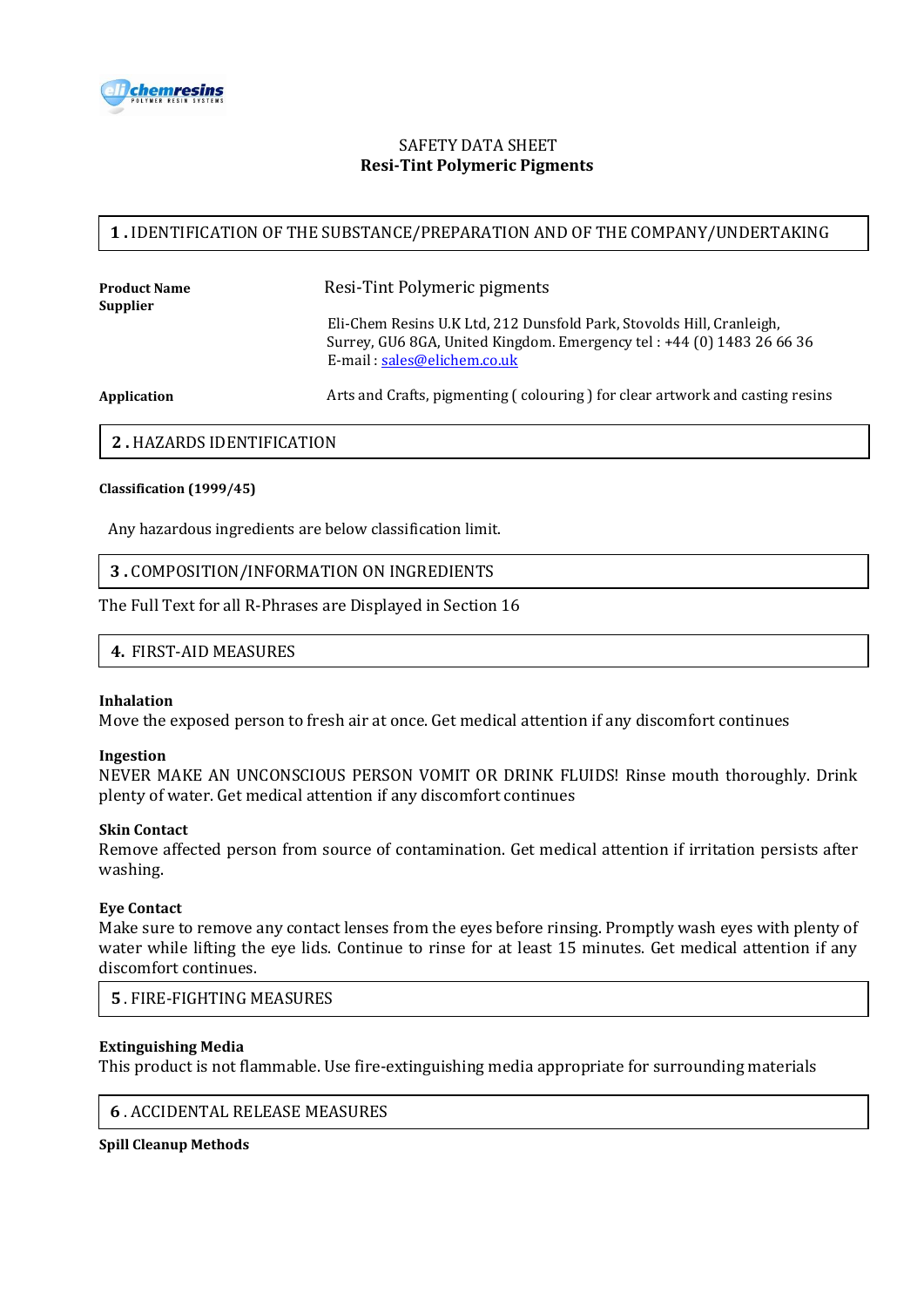## SAFETY DATA SHEET

Stop leak if possible without risk. Absorb in vermiculite, dry sand or earth and place into containers. Flush with plenty of water to clean spillage area. Do not contaminate water sources or sewer.

## **7**. HANDLING AND STORAGE

#### **Usage Precautions Usage** Avoid spilling, skin and eye contact

#### **Storage Precautions**

Keep in original container. Store indoors. Prevent from freezing

### **Protective Equipment**

**8** . EXPOSURE CONTROLS/PERSONAL PROTECTION



## **Ingredient Comments**

OES = Occupational Exposure Standard. MEL = Maximum Exposure Limit.

### **Engineering Measures**

No particular ventilation requirements.

## **Hand Protection**

No specific hand protection noted.

## **Eye Protection**

If risk of splashing, wear safety goggles or face shield.

#### **Other Protection**

No specific protective equipment noted, but may be required anyway.

## **Hygiene Measures**

Wash at the end of each work shift and before eating, smoking and using the toilet. Promptly remove any clothing that becomes contaminated. Use appropriate skin cream to prevent drying of skin. When using do not eat, drink or smoke.

# **9**. PHYSICAL AND CHEMICAL PROPERTIES

| Appearance              | Liquid            |
|-------------------------|-------------------|
| Colour                  | Range of Colours  |
| <b>Odour</b>            | Characteristic    |
| Solubility              | Miscible in water |
| <b>Relative Density</b> | $1.0 - 1.4$       |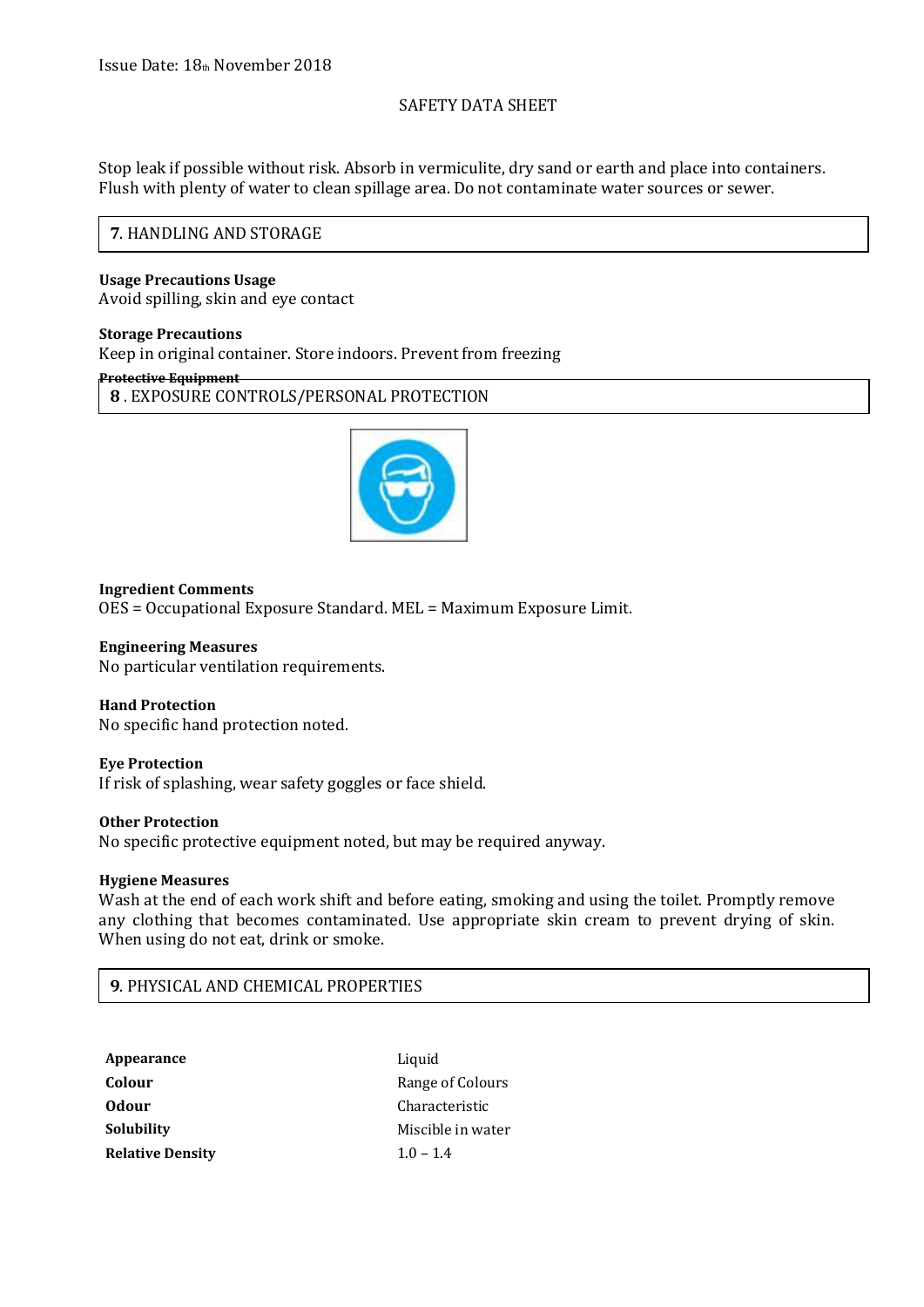## SAFETY DATA SHEET

**pH** 7.5 -8.5 Flash Point (<sup>o</sup>C) N/A

**Boiling Point** ≥100<sup>0</sup> 760 mm Hg

# **10.** STABILITY AND REACTIVITY

#### **Stability**

Stable under normal temperature conditions.

#### **Conditions to Avoid**

Avoid excessive heat for prolonged periods of time

## **Hazardous Decomposition Products**

Fire creates: Carbon monoxide (CO). Carbon dioxide (CO2).

**11**. TOXICOLOGICAL INFORMATION

## **General Information**

This product has low toxicity. Only large volumes may have adverse impact on human health

#### **Inhalation**

May cause irritation to the respiratory system.

#### **Ingestion**

May cause discomfort if swallowed.

**Skin Contact** Slightly irritating.

**Eye Contact**

Irritating to eyes.

# **12** . ECOLOGICAL INFORMATION

#### **Eco-toxicity**

Not regarded as dangerous for the environment

## **13**. DISPOSAL CONSIDERATIONS

#### **Disposal Methods**

Dispose of waste and residues in accordance with local authority requirements.

# **14** . TRANSPORT INFORMATION